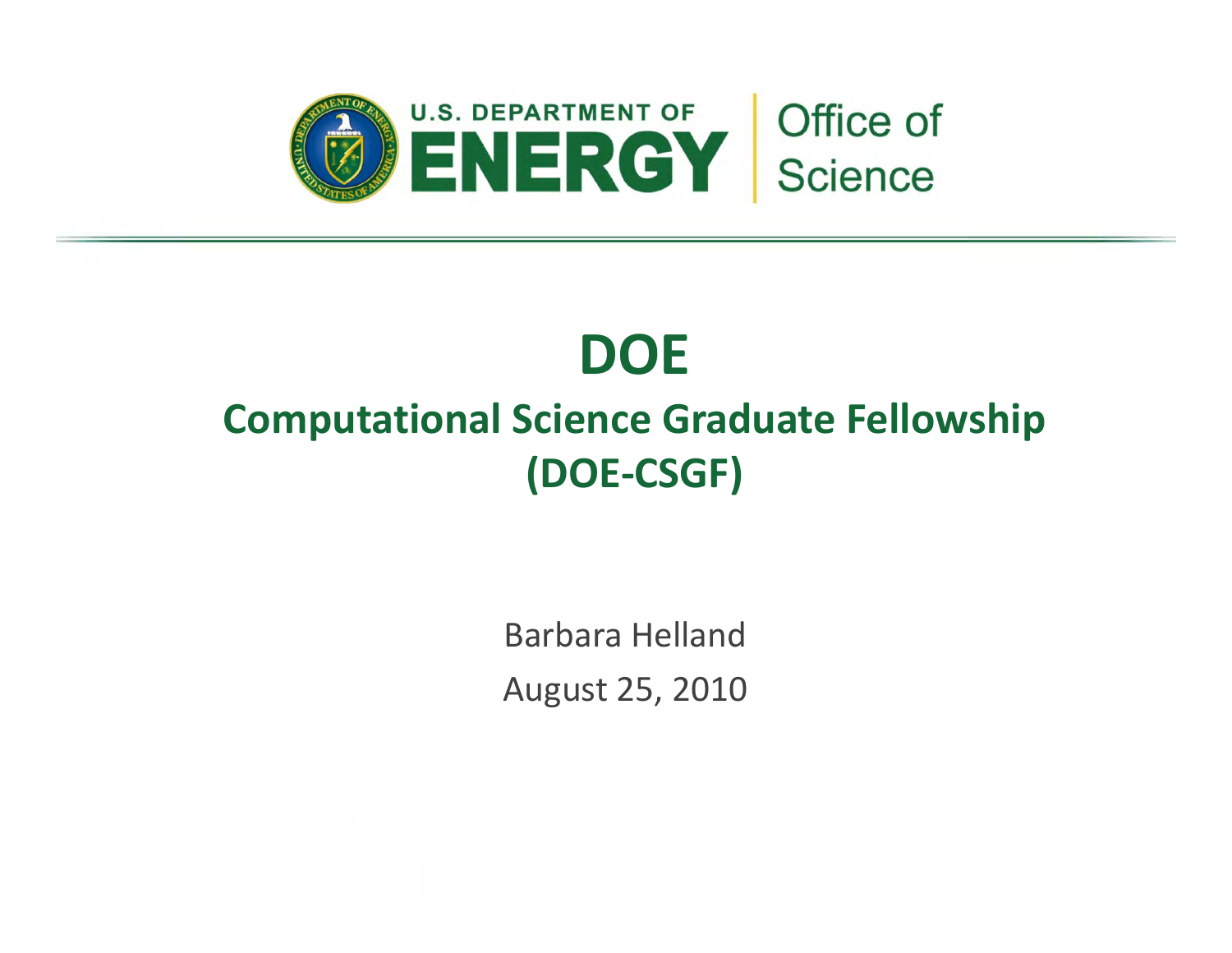# DOE CSGF

- $\bullet$  **Started in 1992 because of the critical importance of computational science to DOE's core missions and <sup>a</sup> recognition of our nation's growing and continuing need for broadly trained advanced computational scientists in government laboratories, academia and industry**
	- – $\, - \,$  16 classes have completed the fellowship
	- 4 classes are in progress including the incoming class starting Sept. 1, 2010
- **Requires that fellows**
	- $-$  plan and follow a course of study that transcends the bounds of traditional academic disciplines
	- participate in <sup>a</sup> 12‐week research experience at <sup>a</sup> DOE lab in an area of research outside of the student's dissertation subject

### • **Funded by both ASCR and ASC**

**Of 530 applications received in 2010, 21 new fellows were accepted**

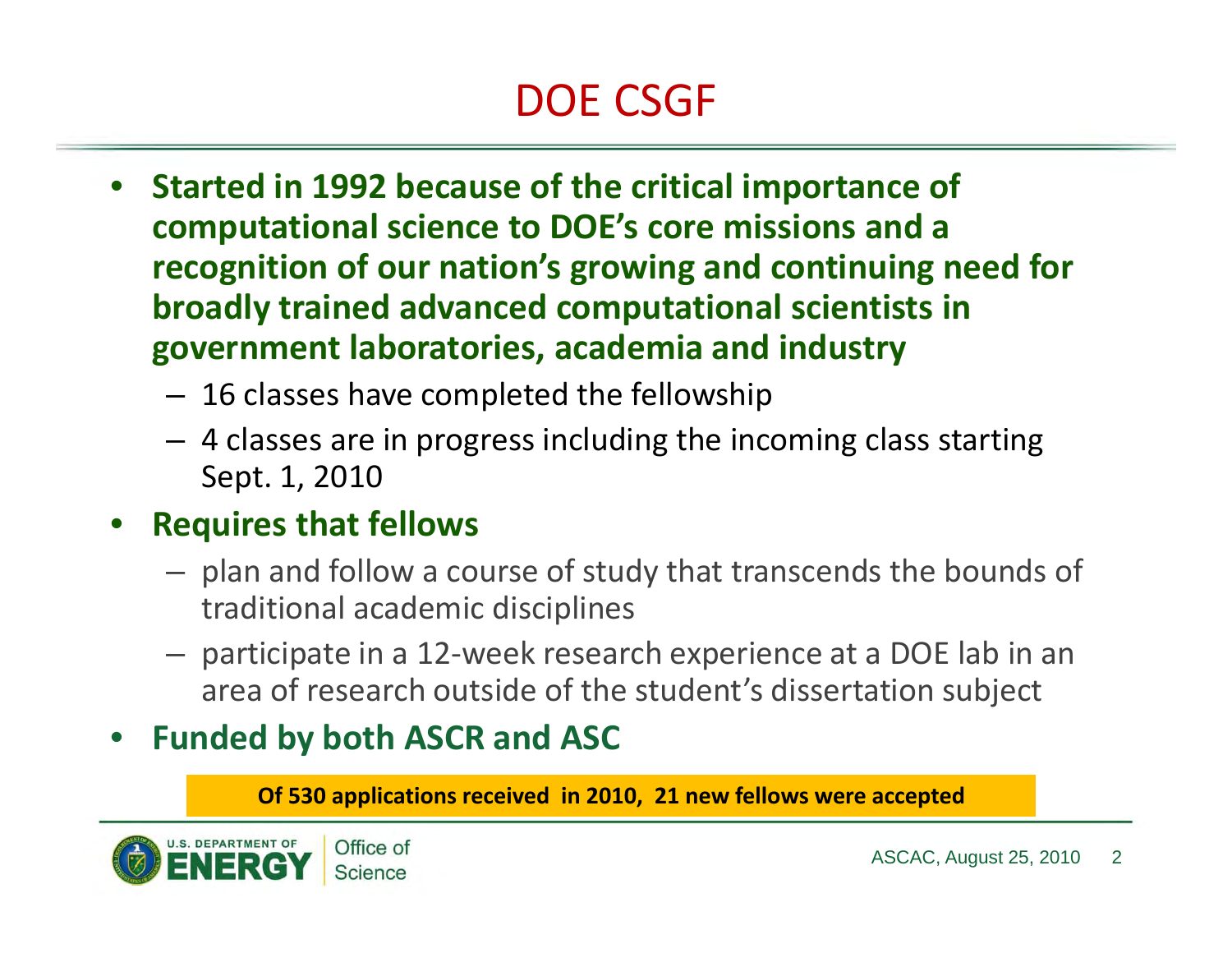### Disciplinary Distribution – 2009 vs. Historic

| <b>Academic Grouping</b>                         | 2010        | <b>Alumni</b> |
|--------------------------------------------------|-------------|---------------|
| Engineering                                      | 28.6% (18)  | 46.1% (112)   |
| <b>Physical Sciences</b>                         | 30.1% (19)  | 25.9% (63)    |
| <b>Biological Sciences &amp;</b><br>Engineering  | 25.4% (16)  | $8.7\%$ (21)  |
| Computer Science &<br><b>Applied Mathematics</b> | 15.9% (10)  | $18.9\%$ (46) |
| Social Science (geography)                       | $0.0\%$ (0) | $0.4\%$ (1)   |

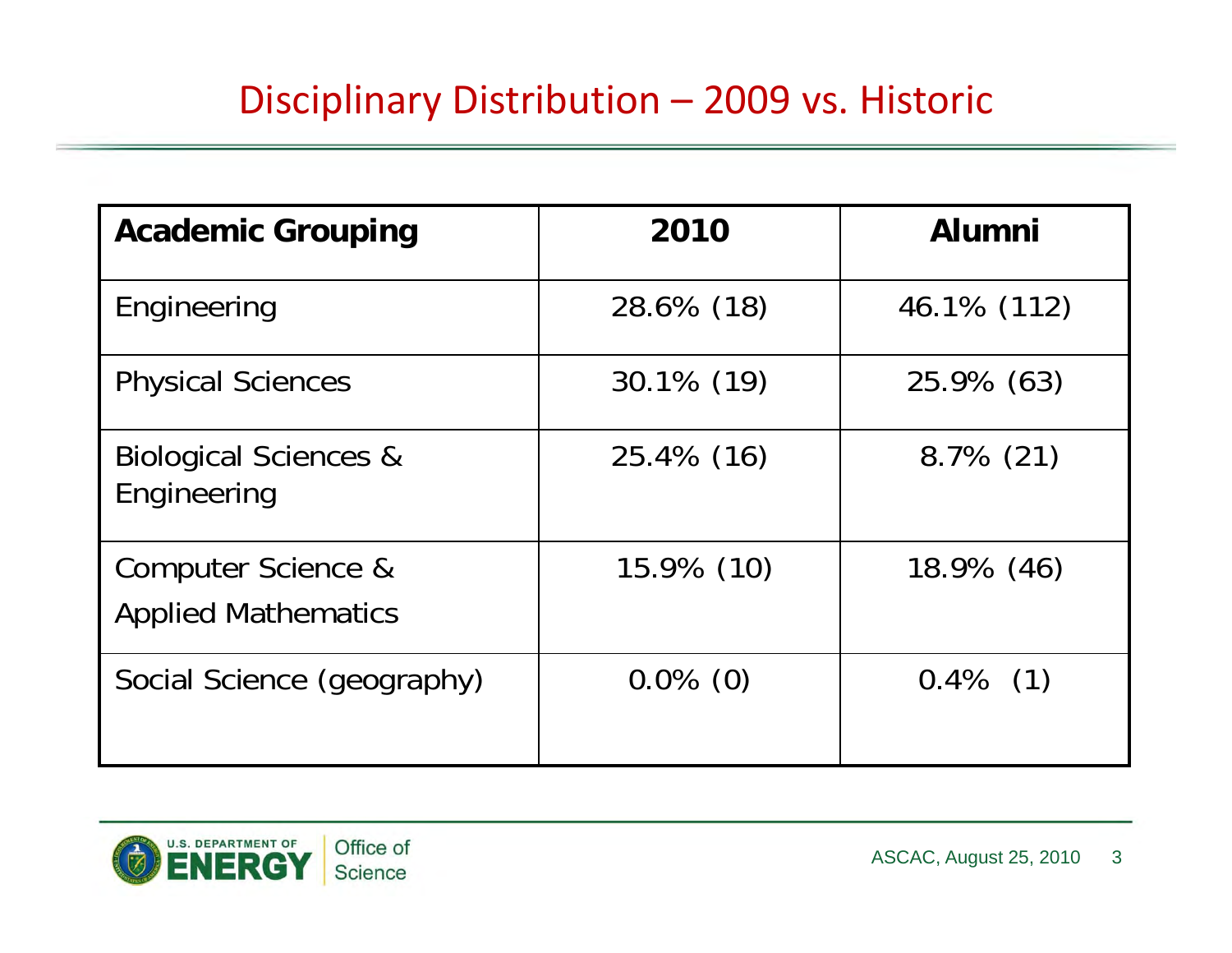### Schools Attended by Current Fellows: 3/2010

| California Institute of Technology          | 3              |
|---------------------------------------------|----------------|
| <b>Carnegie Mellon University</b>           | 1              |
| <b>Colorado State University</b>            | 1              |
| Columbia University                         | 1              |
| <b>Cornell University</b>                   | 5              |
| <b>Emory University</b>                     | 1              |
| <b>Harvard University</b>                   | 3              |
| Harvard/MIT                                 | 1              |
| <b>Iowa State University</b>                | 1              |
| Johns Hopkins University School of Medicine | $\overline{1}$ |
| Massachusetts Institute of Technology       | 7              |
| North Carolina State University             | 2              |
| Northwestern University                     | 1              |
| <b>Princeton University</b>                 | 3              |
| <b>Rice University</b>                      | 4              |
| <b>Rutgers University</b>                   | 1              |

| <b>Stanford University</b>                 | 4              |
|--------------------------------------------|----------------|
| <b>Texas A&amp;M University</b>            | 1              |
| University of California, Berkeley         | 2              |
| University of California, Davis            | $\overline{2}$ |
| University of California, San Diego        | 2              |
| University of Chicago                      | 1              |
| University of Colorado at Boulder          | 1              |
| University of Illinois at Urbana-Champaign | 3              |
| University of Memphis                      | 1              |
| University of Michigan                     | 3              |
| University of Minnesota                    | 1              |
| University of Texas                        | 3              |
| University of Washington                   | 2              |
| University of Wyoming                      | 1              |
| Yale University                            | 1              |
|                                            |                |

### 69 fellows as of September 1, 2010

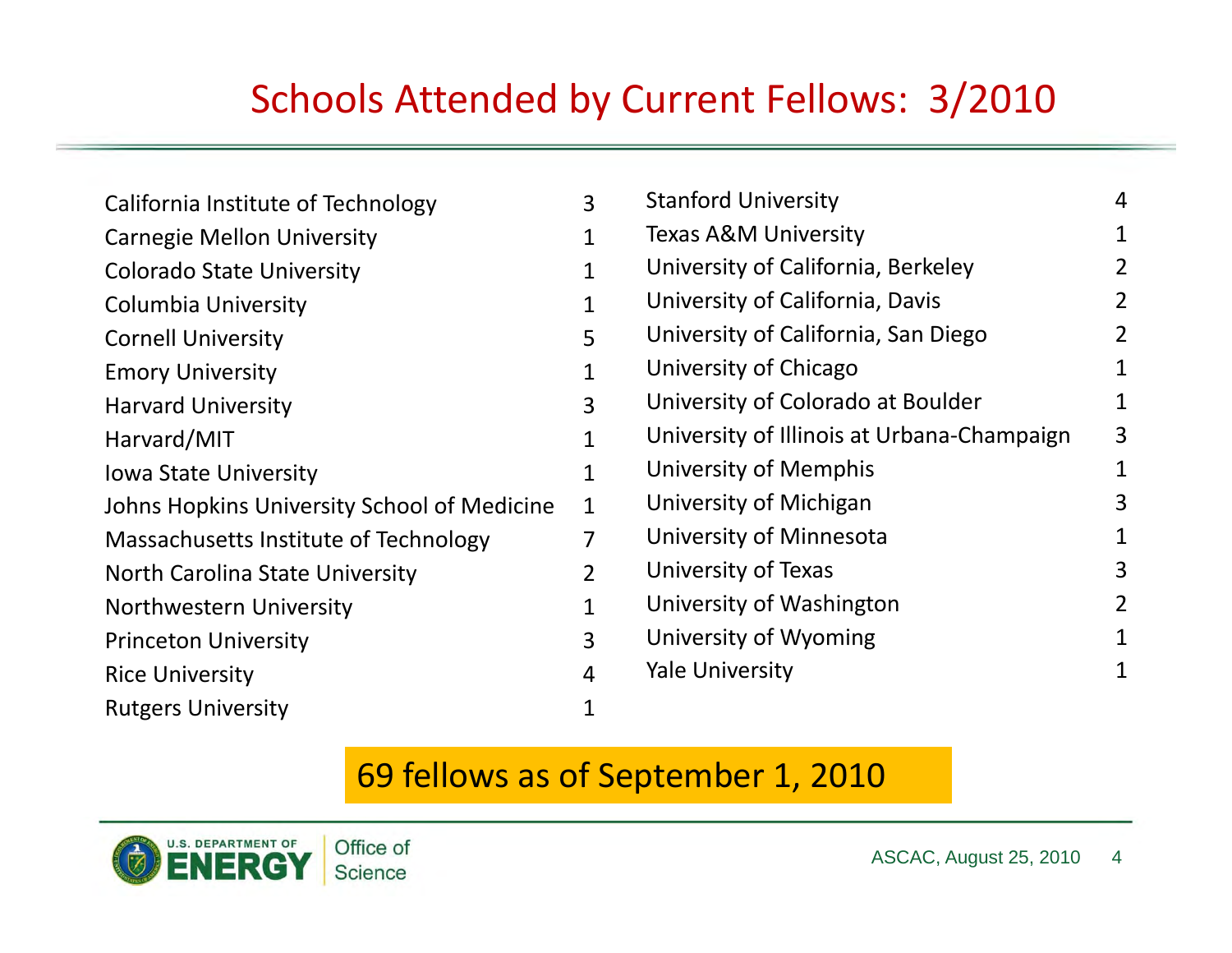# Program

#### $\bullet$ **Eligibility**

- U. S. citizens or permanent resident aliens pursuing <sup>a</sup> PhD in scientific or engineering disciplines with an emphasis in high‐performance computing
- First or second year of graduate study or,
- Exceptional senior undergraduates who can meet all the requirements

#### •**Benefits**

- Up to four years of support
- Full tuition and required fees will be paid during the appointment period.
- Yearly stipend of \$36,000
- Academic allowance of \$5,000 the first year and \$1,000 in the remaining years for the professional development of the fellow

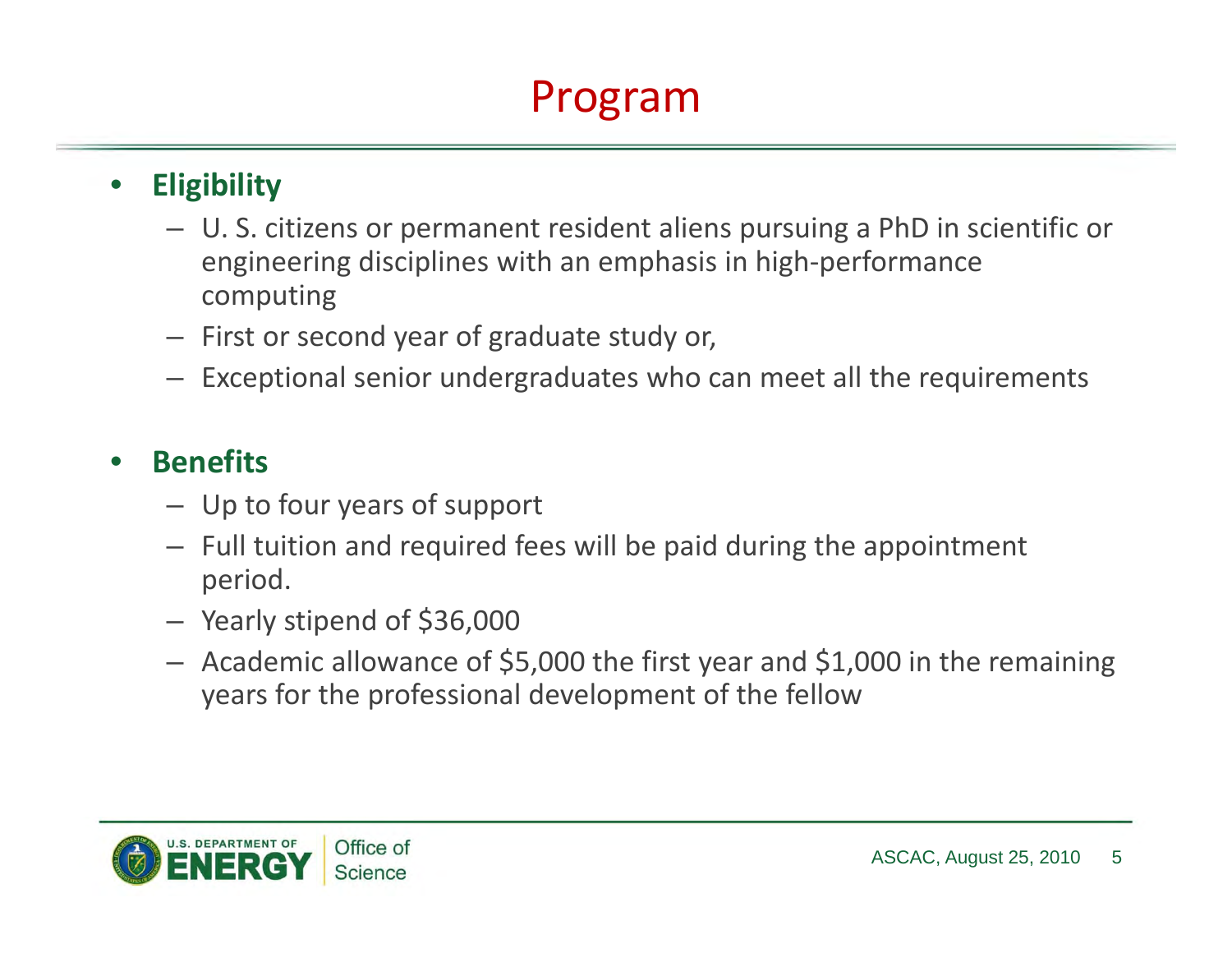# **Obligations**

 $\bullet$ **Full time enrollment**

#### •**Program of study (POS)**

- that will provide <sup>a</sup> solid background in three areas:
	- a scientific or engineering discipline,
	- computer science and
	- applied mathematics.
- completed prior to the start of the third year of the fellowship
- changes in the POS may be made only with the advance consent of the DOE CSGF steering committee.
- • **Practicum (research assignment) ‐‐ to broaden the fellows' experience outside the main thesis path and to make them become better aware of the areas that define computational science.**
	- at participating DOE research laboratory
	- at least one twelve‐week period
	- completed before the end of the second year of the fellowship.
	- additional financial allowance is provided to cover extra expenses during this time

#### •**Annual fellowship meeting**

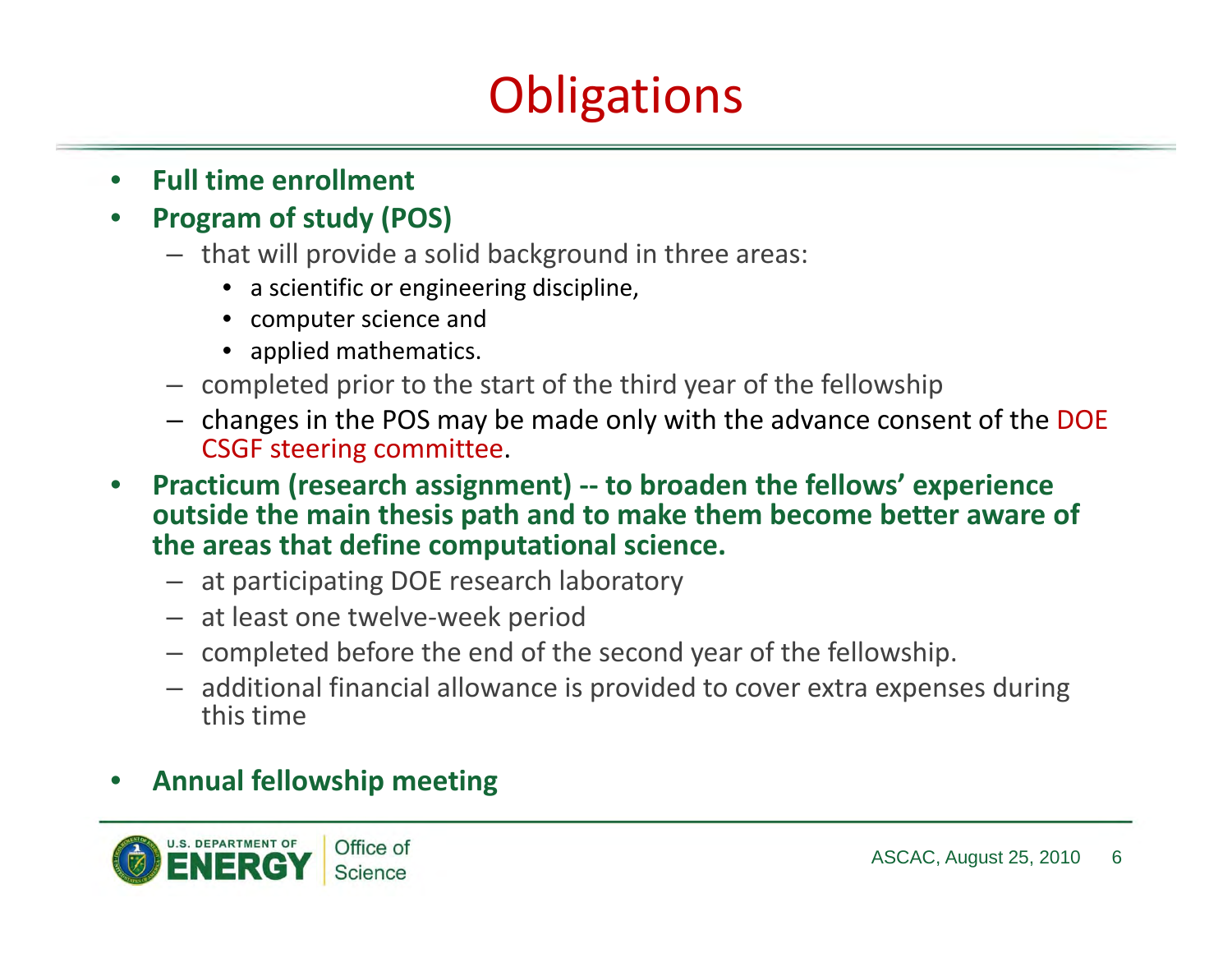### Practicum Coordinators

| Laboratory                                    | Coordinator              |
|-----------------------------------------------|--------------------------|
| <b>Ames Laboratory</b>                        | <b>Mark Gordon</b>       |
| <b>Argonne National Laboratory</b>            | <b>Ray Bair</b>          |
| <b>Bettis Atomic Power Laboratory</b>         | <b>Stephen Vinay III</b> |
| <b>Brookhaven National Laboratory</b>         | <b>Jim Davenport</b>     |
| <b>Fermi National Laboratory</b>              | <b>Ruth Pordes</b>       |
| <b>Idaho National Laboratory</b>              | <b>Glen Hansen</b>       |
| <b>Knolls Atomic Power Laboratory</b>         | <b>Thomas Sutton</b>     |
| <b>Lawrence Berkeley National Laboratory</b>  | <b>Dan Martin</b>        |
| <b>Lawrence Livermore National Laboratory</b> | <b>Fred Streitz</b>      |
| <b>Los Alamos National Laboratory</b>         | <b>Aric Hagberg</b>      |
| <b>National Renewable Energy Laboratory</b>   | <b>Steven Hammond</b>    |
| <b>Oak Ridge National Laboratory</b>          | <b>James Hack</b>        |
| <b>Pacific Northwest National Laboratory</b>  | <b>Chris Oehmen</b>      |
| <b>Princeton Plasma Physics Laboratory</b>    | <b>William Tang</b>      |
| <b>Sandia National Laboratories - CA</b>      | <b>Alex Lindblad</b>     |
| <b>Sandia National Laboratories - NM</b>      | <b>Heath Hanshaw</b>     |
| <b>Savannah River National Laboratory</b>     | <b>James Becnel</b>      |

Since inception of program in 1992, fellows have performed over 297 practicums at DOE labs

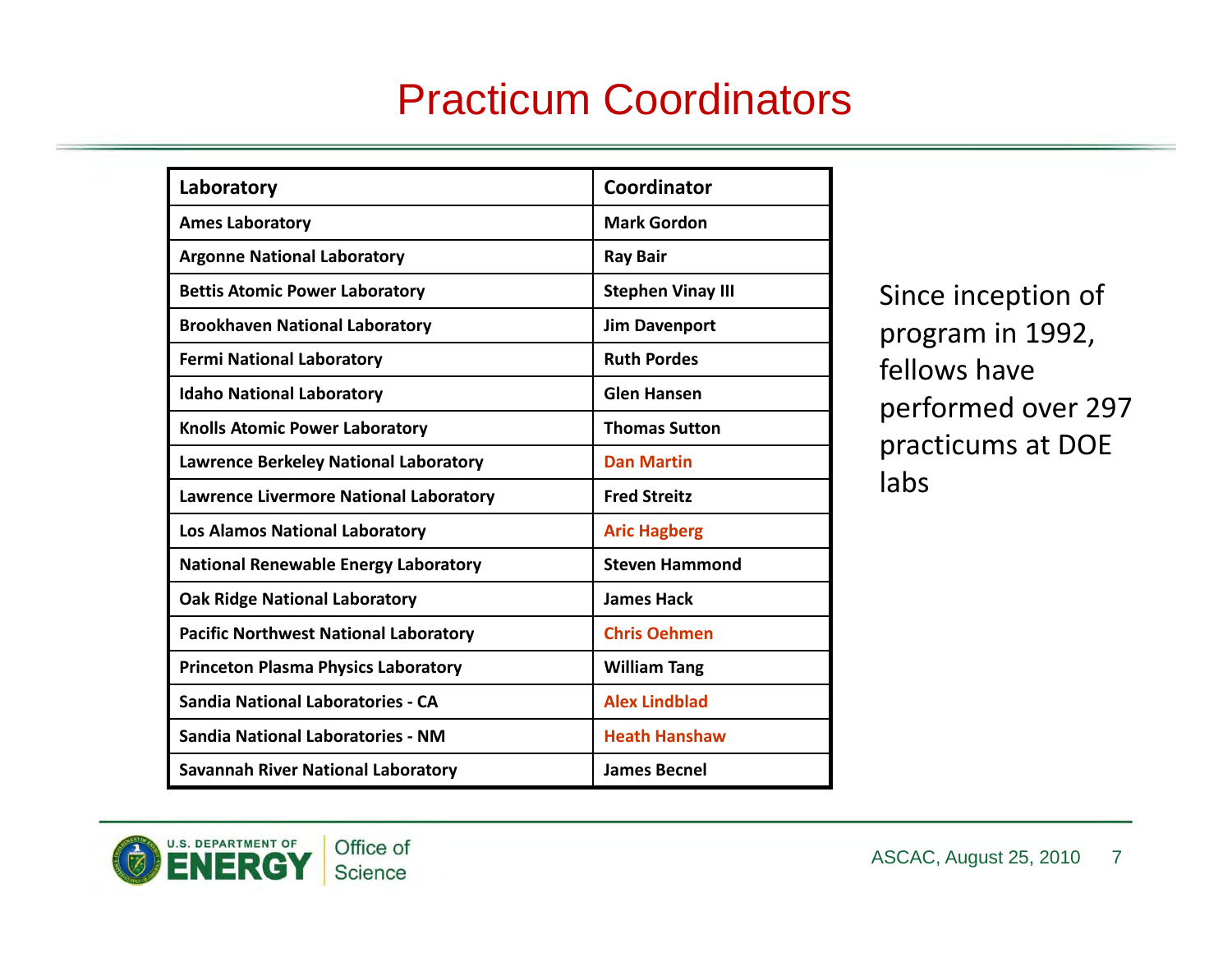### CSGF Alumni: Where are they now?



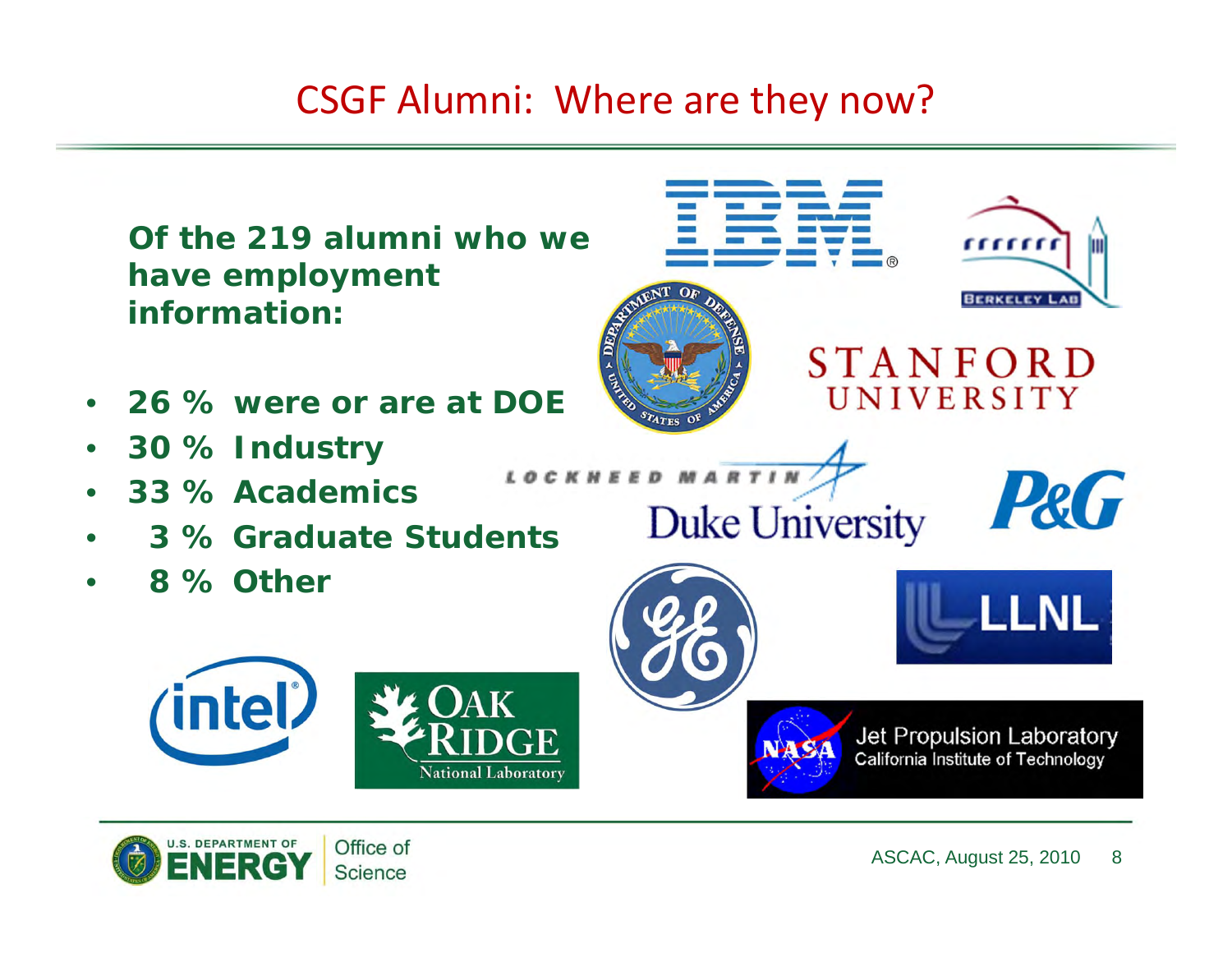### Alumni at DOE Laboratories

**ANL: Jeff Hammond, Post Doc, Stefan Wild, Post Doc, Allan Wollaber**

**Bettis: Stephen Vinay III**

- **LANL: Joshua Coe, Post Doc, William Daughton, Timothy Germann, Aric Hagberg, Nathaniel Morgan, Sam Schofield**
- **LBNL: Daniel Martin, Jarrod Chapman, Post Doc, Mary Dunlop, Post Doc**
- **LLNL: Teresa Bailey, Allison Baker, Brian Gunney, Jeff Hittinger, Thomas Epperly, Matthew McNenley, Elsie Simpson Pierce**
- **ORNL : Judith Hill , Richard Mills, Asegun Henry, Post Doc**
- **PNNL: Christopher Gesh, Kevin Glass, Glenn Hammond, Christopher Oehman**

**Sandia–CA: Alex Lindblad, Obioma Uche, Post Doc, Aron Cummings, Post Doc**

**Sandia–NM: Nathan Crane, Heath Hanshaw, James Morrow, Elijah Newren, Post Doc, Laura Painton Swiler, Michael Wolf, Post Doc, David Rogers, Post Doc**

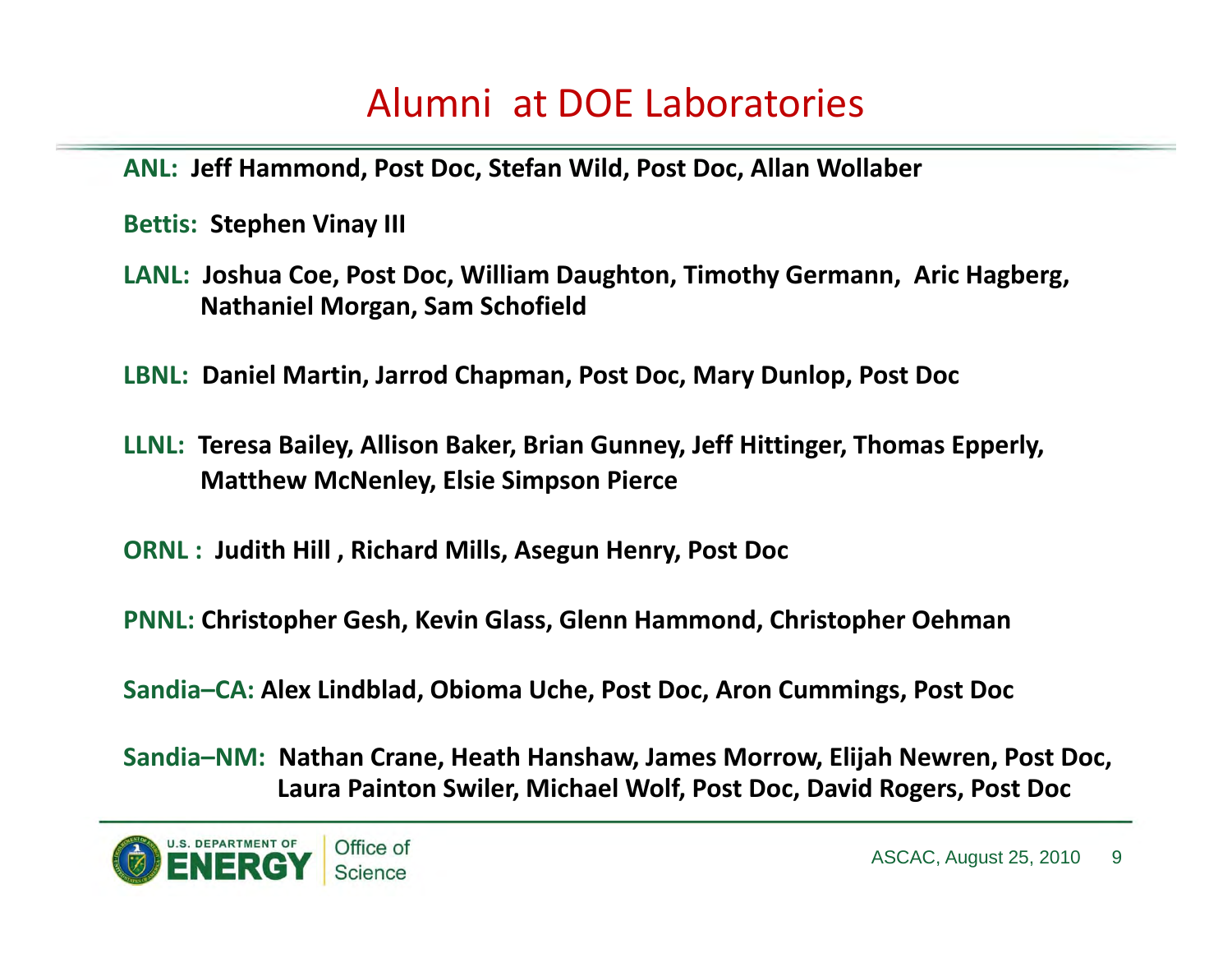# Recognitions

- $\bullet$  **Jon Wilkening, an assistant professor in mathematics at UC Berkeley, received an 2010 NSF Faculty Early Career Development Award (CAREER) to conduct research in optimization and continuation methods in fluid mechanics.** *As part of his five‐year award, Wilkening also plans to host students in DOE's Computational Science Graduate Fellowship program.*
- • **Oliver Fringer, assistant professor in Civil and Environmental Engineering at Stanford received the ONR Young Investigator award in 2008 and was awarded the Presidential Early Career Award for Scientists and Engineers in 2009.**